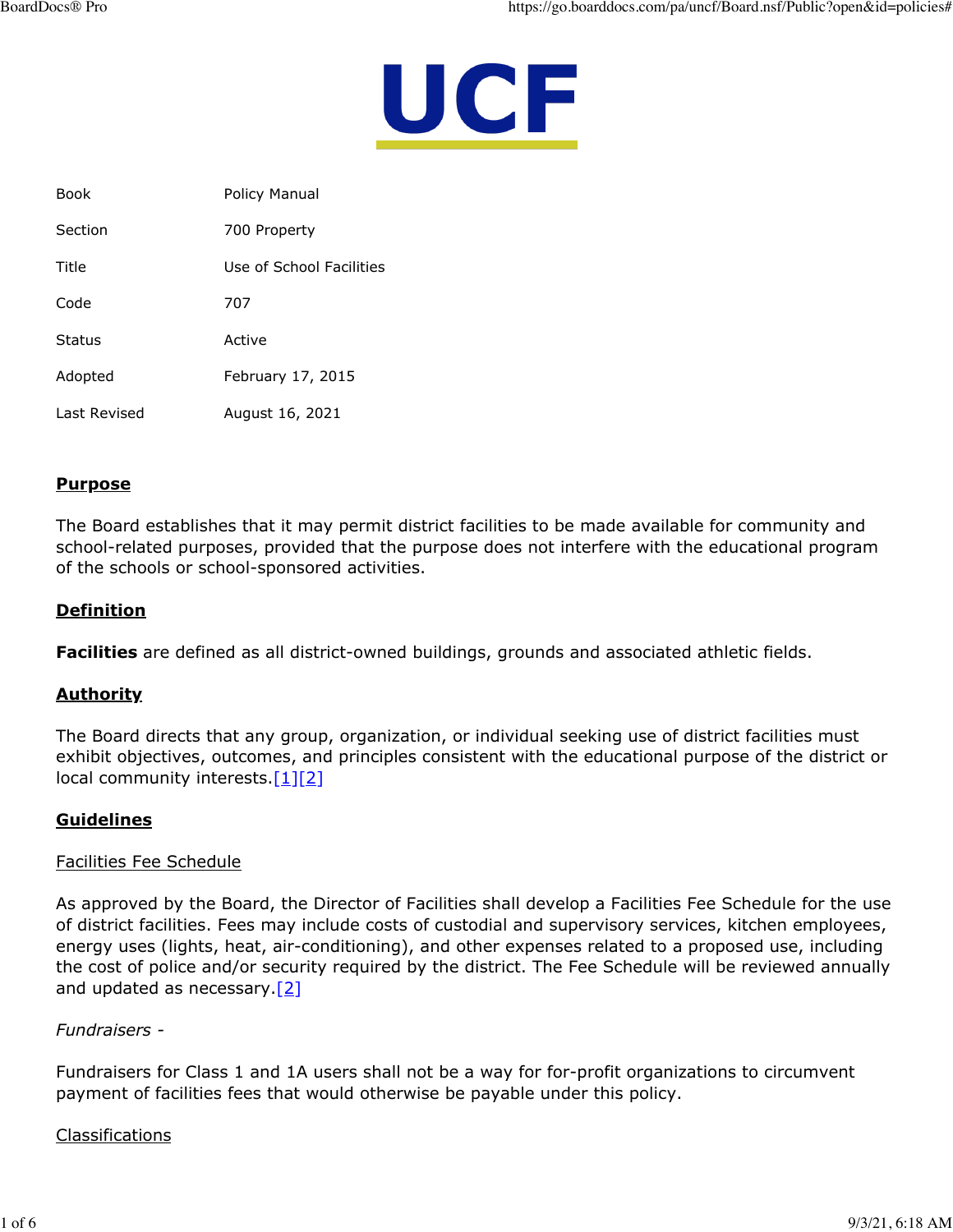In accordance with county, state, federal statutes and regulations, or other Board policies, users of district facilities must be groups that do not discriminate. All users of district facilities will fall into one of the following classifications:

- **Class 1**: School teams, school events, classroom activities. School activities sponsored by school administration. School sponsored groups, clubs, student organizations.
- **Class 1A**: PTOs, sports boosters, other boosters. State, county, or local municipality holding a public meeting/event. Intermediate Unit, PIAA district or regional sponsored event.
- **Class 2**: Non-profit community groups that are located within UCFSD borders (Boy Scouts, Girl Scouts, Longwood Rotary, churches, etc.). Local community youth sports groups serving U-CF students (YMCA, URA, KAU, SCCSA, etc.). UCFSD employee-run enrichment programs or sports camps for UCFSD youth.
- **Class 3**: Non-profit groups representing a national charity or located outside of UCFSD borders. Homeowner organizations within the district who wish to use facilities for a regularly scheduled association meeting.
- **Class 4**: All groups not in Classes 1-3.

It shall be the responsibility of each school to compile sufficient information on new groups requesting use of facilities to allow them to be properly placed with respect to fee charges. Any question regarding placement should be discussed with district administration and, if deemed necessary, approved by the Board.

### Requests and Approvals

Any individual, group, or organization using district facilities must adhere to all district policies and must receive written approval prior to usage.

- 1. Electronic requests shall be submitted via the online system used by all schools. All requests shall be screened and evaluated as follows:
	- a. Identification and classification of the organization making the request.
	- b. Determination of the availability of the facility requested.
	- c. When appropriate, consultation with the faculty, custodian, Athletic Director, Director of Facilities, and other staff.
- 2. Forms will then be forwarded electronically through the online system to the appropriate personnel for processing.
	- a. If approved, advise all affected personnel.
	- b. If a fee is to be assessed, an electronic copy of the approval will be forwarded to the office of the Director of Finance.
	- c. If food is to be served, an electronic copy of the approval will be forwarded to the office of the Food Service Supervisor.
- 3. Criteria for establishing priority of use are based on the classification of the groups above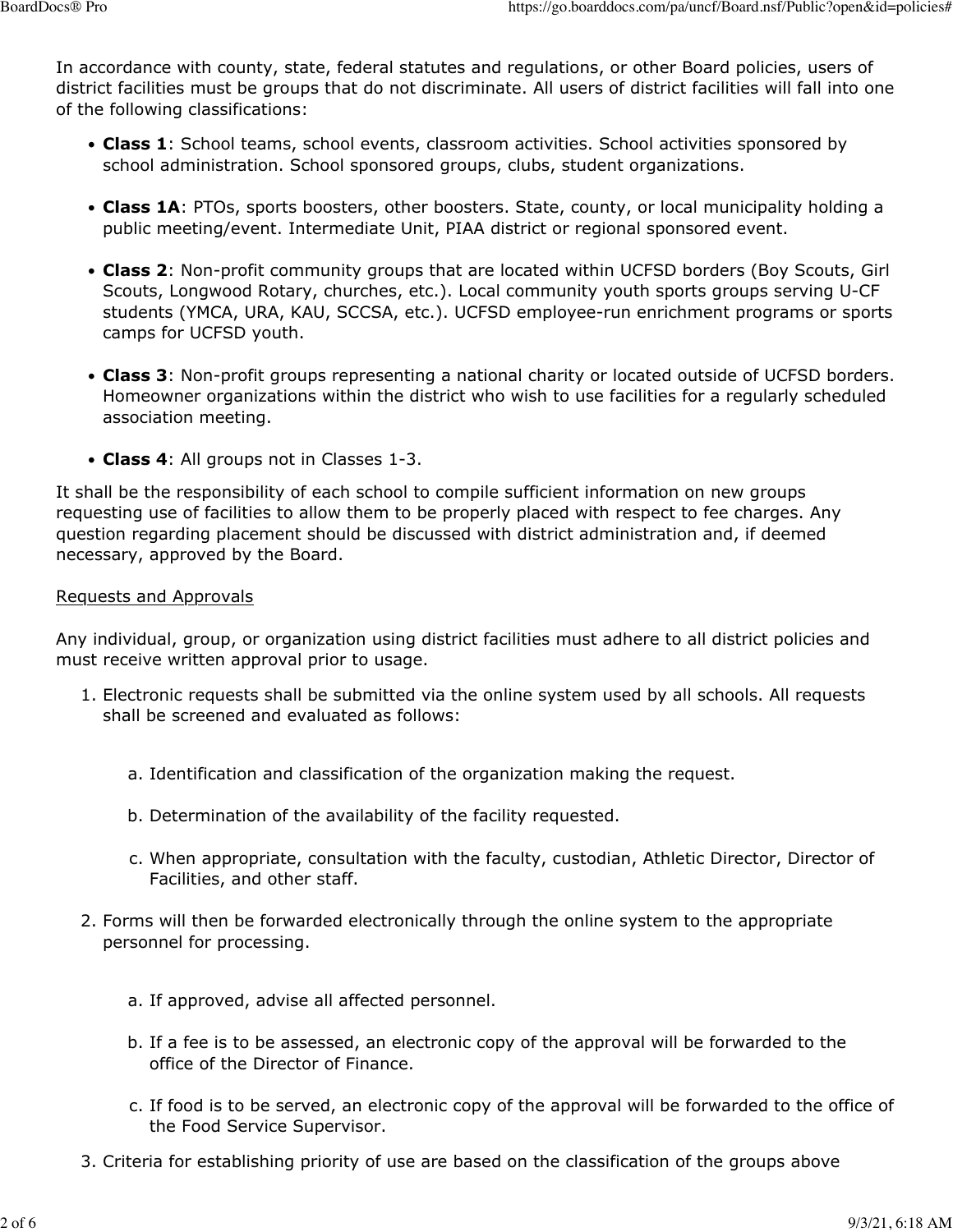starting with Class 1. Decisions for priority of use are the responsibility of the building principal and district administration.

- 4. Usage fees will be assessed according to the Facility Fee Schedule. Once a request has been approved, it will not be withdrawn if a group with a higher priority later submits a request that would interfere with the approved use. However, **school** activities (Class I groups) take precedence over all other uses and may supersede a previously approved usage subject to the approval of the Superintendent.
- 5. The school administration has the right to cancel an approval if circumstances warrant. Notification of the cancellation will be made to the group affected as quickly as possible and any fees involved refunded.
- 6. Charges for all facility requests will be estimated in advance of the activity itself. A bill will be sent following the activity. Added fees may be assessed for additional rental time and/or excessive or unexpected custodial time or support services.
- 7. The Board reserves the right to grant or refuse the use of school facilities when the district's administration deems it proper to do so or to attach additional conditions governing the use of the facility  $[1]$

### Regulations

- 1. Insurance
	- a. The district will indemnify and hold harmless the Class 1 and 1A users only to the extend the coverage is provided through the liability insurance policies carried by the district. The coverage will be extended only for activities on school property and for activities that the district has designated as "school district-sponsored." Class 1 and 1A users who request use of district facilities for specific activities they are sponsoring in our facilities, MUST get preapproval from the Business Office in order to ensure that appropriate and necessary insurance coverage is in place.[3]
	- b. Class 2, 3, and 4 must provide a Certificate of Insurance (listing the district as additional insured) prior to scheduling/reserving facility space. The minimum insurance limits provided shall be \$1,000,000 combined single limit of Bodily Injury/Property Damage. The user must assume full responsibility for personal injury to participants and spectators.
- 2. All apparatus, equipment and devices owned by the district shall be operated by school employees unless special arrangements are made otherwise.
- 3. Any damage to the building, facilities, equipment and fixtures that occurs during the use of the school facilities shall be the responsibility of the group involved. The damage should be reported promptly to school personnel. A damage report should be filed by the school employee receiving the damage information. Copies of the report should be forwarded to the building principal, the Director of Facilities, and the Director of Finance. If necessary, the Director of Finance will invoice the individual, group, or organization for any repair costs. Failure to pay for the costs of repair will lead to loss of the use of the facilities. If the damage is extensive, the employee on duty should feel free to request a second observer from the following personnel[:\[4\]](http://www.legis.state.pa.us/cfdocs/legis/LI/uconsCheck.cfm?txtType=HTM&yr=1949&sessInd=0&smthLwInd=0&act=14&chpt=7&sctn=77&subsctn=0)
	- a. Building principal.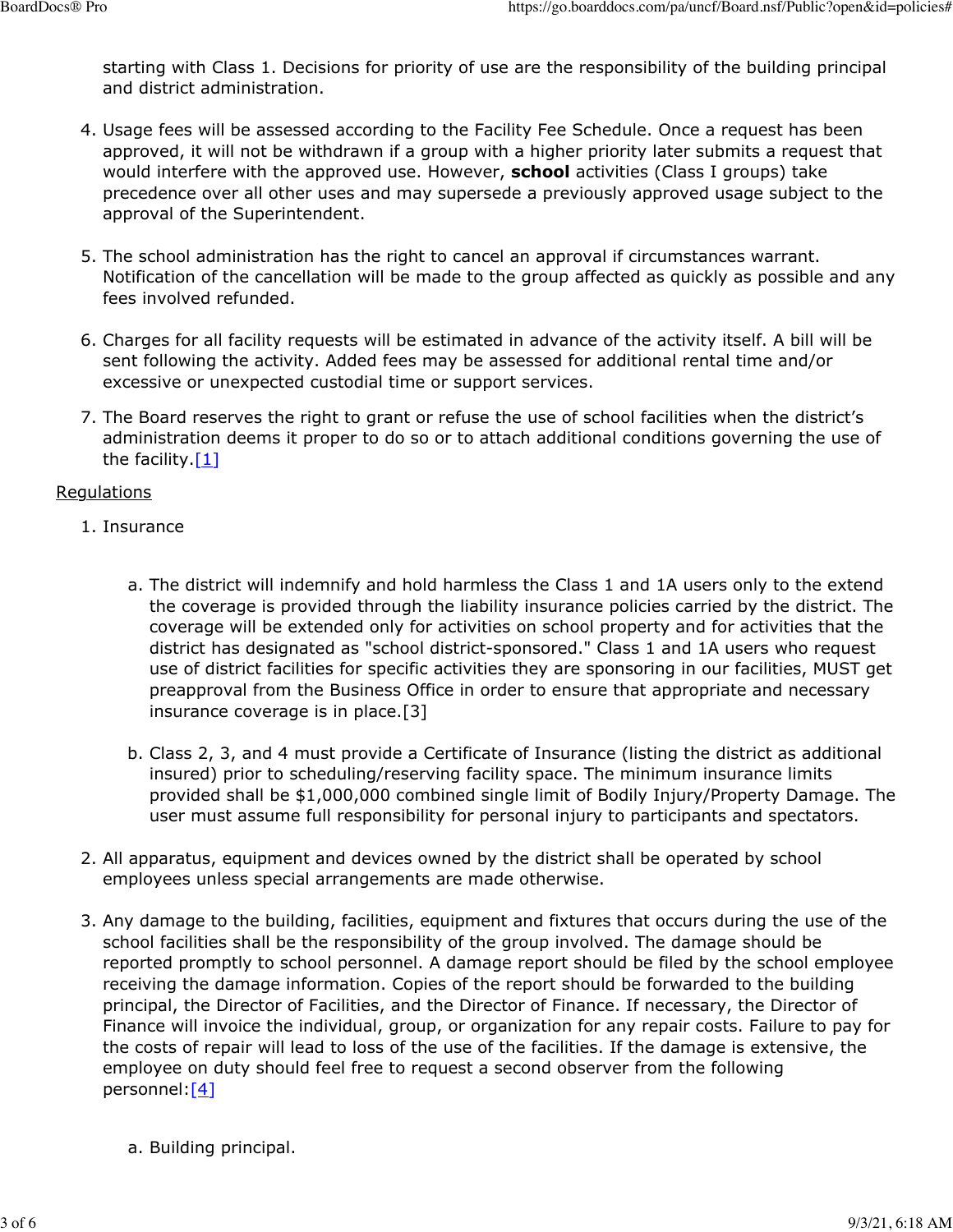- b. Head Custodian.
- c. Office Manager.
- d. Director of Facilities.
- e. Board member in liaison with Facilities Department.
- 4. Class 2 UCFSD Employee users must sponsor their enrichment programs, camps, or clinics with the purpose of supporting UCFSD students. These programs are limited to summer months when school is not in session.

### Facility Use Hours

Indoor school district facilities are normally staffed with custodial personnel at the following times:

- 1. During the school year and/or school breaks:
	- a. Monday through Friday End of school day 10:00 PM.
	- b. Saturday 7:00 AM 4:00 PM.
	- c. Sunday Closed.
- 2. During summer vacation:
	- a. Monday through Thursday 7:00 AM 4:00 PM.

Requests for facility use on holidays will be considered on an individual basis, at the discretion of the Director of Facilities. The availability of security, custodial, or other staff on a particular holiday may impact the decision as to whether or not the requested school facility will be available for use.

The building principal will declare when regular school activities should finish on weekdays. Properly supervised (paid district employee) Class 1 activities may use the facility outside of the normal building hours with approval by the building principal. All requests to use the facility must be requested through our online facility approval process.

### *Outdoor School District Facilities -*

Outdoor school district facilities are open during non-school hours and close at sunset each night. The stadium (with lights) is open past sunset for approved games and events. Outdoor facilities are closed for community use during after-school games, practices, activities, or other reserved events. All organized activities, including for-profit and fundraising events, must be requested through our facility approval process.

The Director of Facilities has been given the responsibility of closing the fields to play if, in his/her judgment, sports activity would result in serious damage to the fields or pose a safety hazard to participants. The status of fields will be posted on the district website and updated daily during fall and spring sport seasons. Failure to observe the closure may result in loss of privilege of use.

### *Inclement Weather -*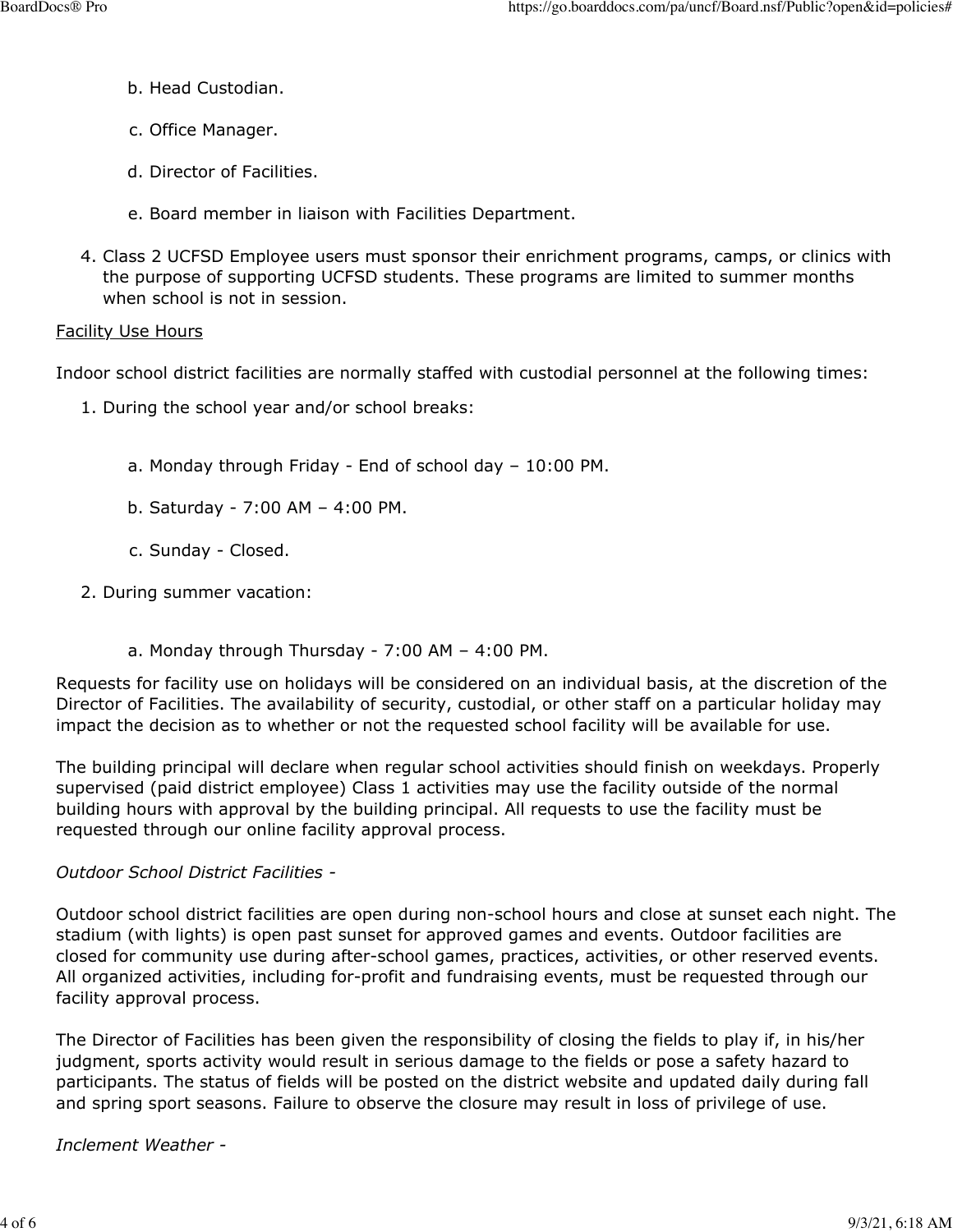If schools are closed due to inclement weather or another emergency, any planned usage or function shall automatically be canceled for that day. If inclement weather or an emergency occurs on a weekend, the Director of Facilities shall have the responsibility of canceling activities for that day.

### Use of School Cafeteria/Kitchen Facilities

An application that requests the use of the kitchen for food preparation, will be forwarded to the Food Service Supervisor. The Food Service Supervisor will then contact the group involved to discuss specific arrangements for the event. At least one (1) regular employee of the cafeteria service shall be in attendance at all times when the kitchen facility is being used for food preparation.

Kitchen equipment and other mechanized equipment requiring special knowledge shall not be operated or used except by trained food service personnel unless approved by the Food Service Supervisor. No outside caterers or outside certified food service managers will be permitted without a district food service manager present.

Any sale of refreshments on district property must be in accordance with Chester County Health Department regulations and must be approved by the Food Service Supervisor. The Food Service Supervisor welcomes the opportunity to quote prices for catering an event.

#### Exceptions

The district recognizes that this policy may not cover all instances related to requests, and there may be times when deviations or exceptions related to these rules and regulations may be required. Any group or user who wishes to be granted an exception from any regulation of this policy shall provide the following information to the Director of Facilities:

- 1. Specific section of this policy for which the exception is requested.
- 2. Explanation as to why this exception is being requested.
- 3. Length of time for which the exception is being requested.
- 4. Name, email address, and phone number of the requestor.

The Director of Facilities will evaluate the request for an exception, and either approve or deny the request. When necessary, the Director of Facilities will consult with the Superintendent.

#### Indemnification

Any person or entity shall agree to indemnify, save, and hold harmless the district from any and all claims for personal injury or property damage suffered, incurred, or in any way connected to or arising from the use of the facilities, whether or not such claims are due or alleged to be due to the negligence of the district, the user, or any other person or entity or due to any other cause. The district will not be responsible for accidents or injuries that may occur at the facility or on any adjacent areas as a result of the use.

#### Use in Compliance With Law

Every person or entity shall use district facilities in accordance with all federal, state, and local laws, rules, and regulations, including all district policies. By way of illustration, but not of limitation, the possession, consumption, distribution, and/or use of alcoholic beverages and illegal drugs; the possession of weapons; and the use of tobacco products on any portion of district facilities are forbidden.[\[5\]](http://www.legis.state.pa.us/cfdocs/legis/LI/consCheck.cfm?txtType=HTM&ttl=18&div=0&chpt=63&sctn=6&subsctn=1)[\[6\]](https://www.law.cornell.edu/uscode/text/20/7972)[\[7\]](https://www.law.cornell.edu/uscode/text/20/7973)[8]